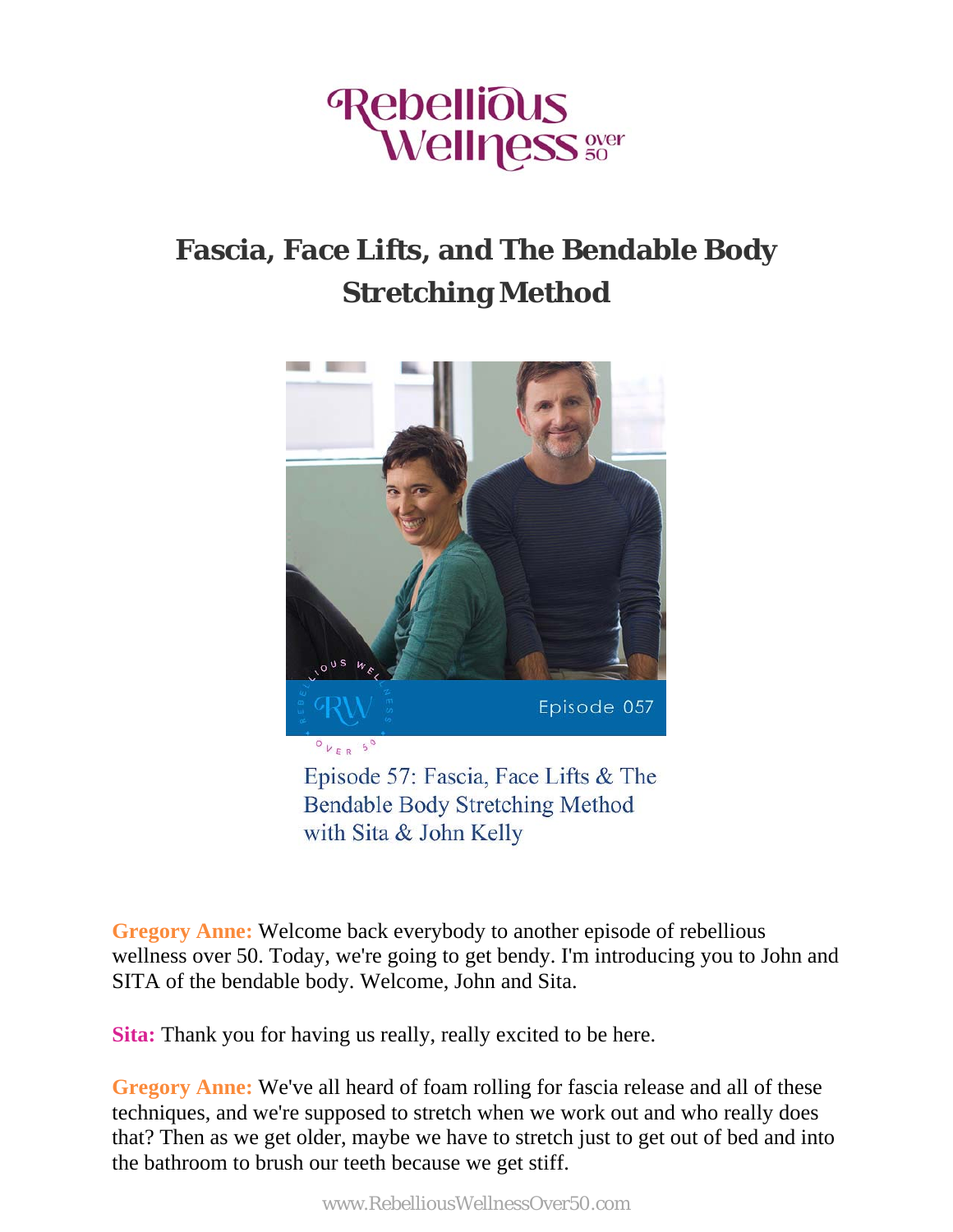But yours is different than all the things that I've heard of before. Why don't you give people a definition of what you do.

**Sita:** Yeah, sure. It's resistance stretching, and we call it stretching because it's what we feel truly is stretching.

It's how the animals stretch. And the normal traditional stretching out there, we think actually isn't stretching. So we're throwing a monkey wrench in how people are thinking about it. We're essentially resisting every lengthening of a muscle.

And when you do that, you interface directly with the fascia as opposed to the attachment points at the muscle, which is what traditional stretching primarily interfaces with. So that's, in a nutshell, what we do. We change fascia cellularly through resistance.

**Gregory Anne:** Okay. Now tell people what the fascia is.

**Sita:** Fascia is connective tissue. So it's a head to toe tissue throughout the whole body. A common analogy that's given, and a lot of these programs out there like foam rolling and FasciaBlaster, other things people may have heard of talk about this.

It's like, you have a piece of chicken, right. And you've got the skin and then underneath it, there's that translucent membrane. Everybody's seen that before. So that is technically connective tissue. But what people don't understand is that connective tissue is much more pervasive than that. It's not just a surrounding tissue, like around the outside of us.

It actually surrounds every single muscle fiber. And the way that you can visualize that is like, if you cut open an orange, you know, a singular orange slice, you've got all the little orange fibers, muscles are kind of like that. They've got all those fibers. And so imagine every one of those being encased in fascial tissue.

And then of course it penetrates into organs and bones and throughout the whole system, the whole human system. So it's this all pervasive tissue. Up close it looks like a three dimensional web that is, in it's healthy state, kind of like a translucent watery, like collegen figure. But over time it doesn't look like that.

It looks hard and matted and dried. Kind of like the dry skin on the back of your heel. You can think of it like that when it's not healthy.

That's kind of what it is in a nutshell.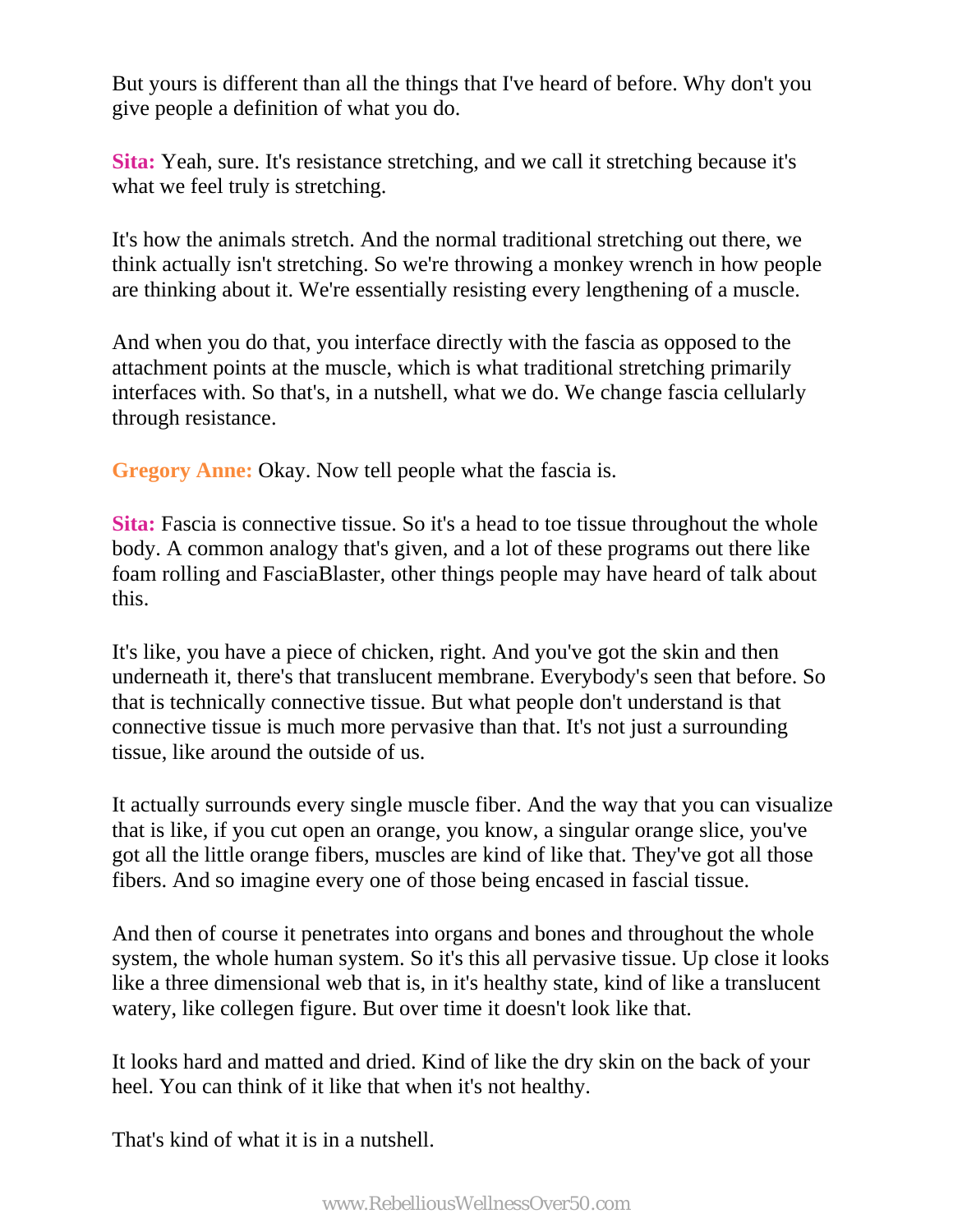**Gregory Anne:** You mentioned that you and John come at this from different perspectives. John, what makes you two different in your approach?

**John:** Pretty much everything. I came to it physically, because I was stiff and I wanted to get a better body. And, I did yoga for a number of years. And then I started to research stretching. I bought different stretching books and this is how I got into it. And this is who we learned from The Genius of Flexibility written by Bob Cooley.

He created this modality and I ended up training with him for years, but I just came to get a better body. I was very stiff, back pain since I was a late teenager. I just wanted to feel better that way. It was kind of simple for me. So as soon as I started doing the exercises, I mean, I remember the first hamstring stretch I did with the resistance,

I got up and walked around after doing one leg. And I'm like, this is walking by itself. This is lighter. I've never felt lighter. I've never felt any help from my body. I feel like I was always working against it. And I was like, this is really unique. And so I dove right in from there. And it's more broad than that, as we'll hear from SITA going forward.

**Sita:** My background is in spirituality. I spent 15 years in a convent, so I was very much so not physical. I mean, I was physical in the sense that I worked really hard and took care of a big property, that kind of thing, but I was not thinking about it at all in the way that John was.

I got involved through one of the nuns actually, who got diagnosed with MS. And we met Bob who John had been working with. she ended up working with the trainers and getting some incredible relief. As her friend and one of the other nuns in the convent, I took an interest in it.

And the part that really got me, I'm one of those people that walks into a gym and I look at all of the equipment and they look like stormtroopers to me. Like, I was just really not my environment. I like to be physically active, but I'm not someone that's going to work out in that way.

So there's never been an exercise method that I've been drawn to, or wanted to put time in. And of course, you know, I had age on my side. It wasn't really necessary at that point, but the part that I was blown away by is this system. A way to access the entire human, the spiritual, the mental, the psychological, the emotional, and the physical.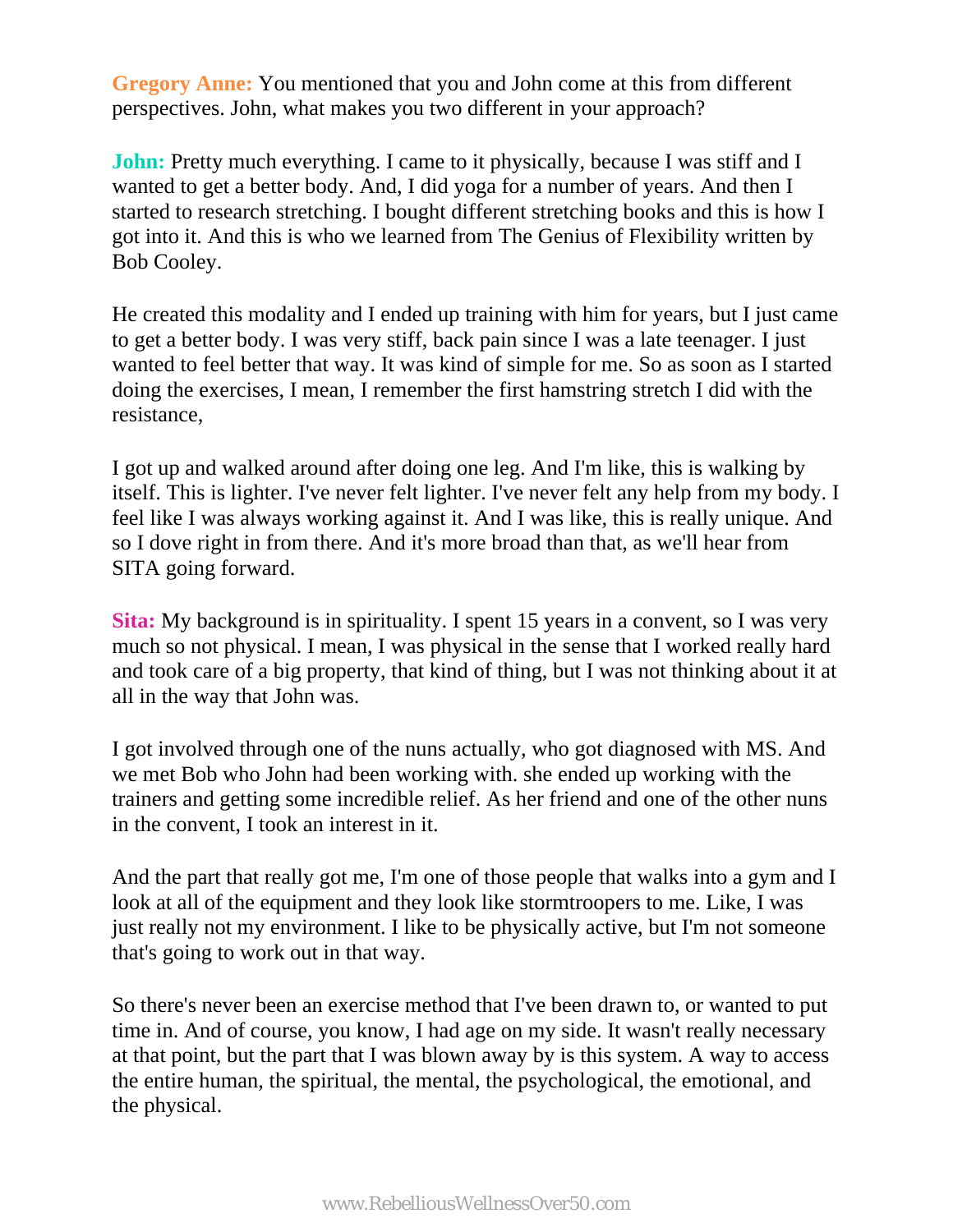And of course your doorway in is physical. It's a physical modality, no doubt, but you can have a result that goes beyond the physical and it's tangible. It's not a belief system. John always says that it really is not a belief system, you need to have a direct experience. That was really cool to me because it makes complete sense to me that the body is a map of the mind and vice versa, and that there is not a random connection, that there is a clear and universal connection beyond the individual universally.

So that's what got me. I'm actually shocked that I'm, own a physical fitness company. That's really not what I ever thought I would be doing.

**Gregory Anne:** We plan and God laughs You're not a nun anymore I take it?

**Sita:** I am not. This is, this is the modern day sound of music, Greg. Whereas the Irish say, what do they say? The hen got in the, what do they say?

**John:** The Fox is guarding the hen house.

**Sita:** The hen house his Irish relatives.

**Gregory Anne:** Okay. Well, I come from an Irish background, so it's all good. So we've now described what the fascia is. Two things, why do we need to pay attention to the fascia and how does having whatever you said, optimal fascia watery, beautiful multicellular thing,

why is that important for us as age?

**Sita:** Well, I mean, quite simply all movement happens in and through fascia as does all physiological functioning. So if you take that description of each muscle fiber being encased in fascia, we think that our muscles contract and lengthen to move us around, but they do it inside fascia.

And so if the fascia gets hard and matted and dried, which it does through injury, everybody knows the term scar tissue, right? Yes. Scar tissue is the most extremely, the most unhealthy version of fascia. It has zero sensation and it doesn't allow for any kind of energy flow, nerve sensation. And in the case of muscles, it would prevent movement.

And so if your muscles can't move optimally, then you're going to get injured elsewhere because you keep moving and primarily it's the joints. And we know that cause that's where all the replacements are happening. And you want to add to that?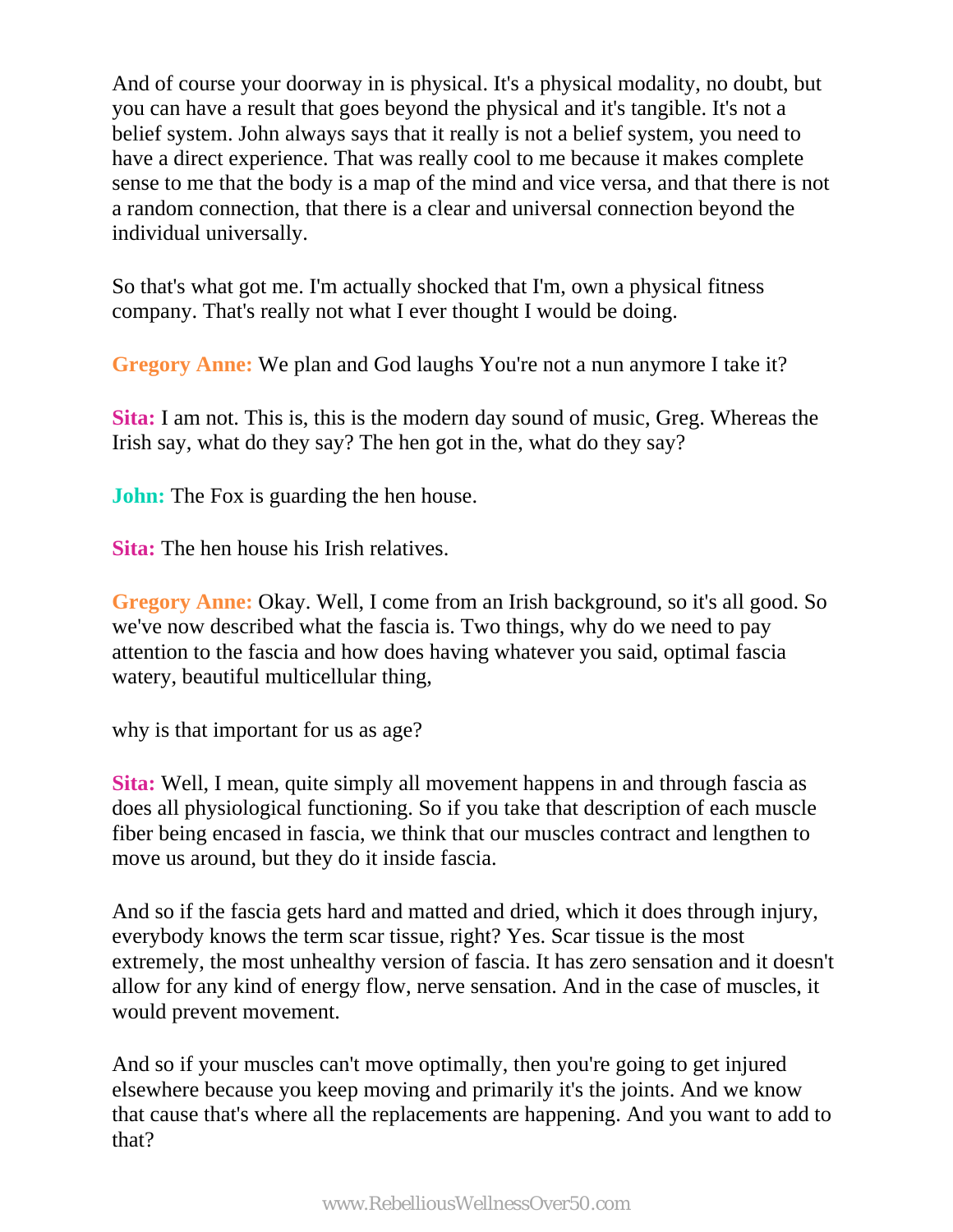**John:** Well, they did the joints where all the replacements are happening but

that's not the source of the ailing joint. And it is the fascia within the muscle. And so why do you have to keep your fascia healthy? There are meridians in Chinese medicine. So this system, when you stretch, for example, the muscles on the outside of your leg, your IT band,

okay. That's a popular muscle group to have foam roller in the gym. Well, the Gall bladder meridian runs along the IT band the outside leg. It goes down second toe and it up it's a long radium. And these have been proven by the west May Wan Ho, she identified these electrical currents that run through our body that are housed in fascial planes.

So if you want to digest fat better or get rid of migraines, these are all associated with the gallbladder. This is Chinese medicine. That IT band needs to contract and work really well. And when it stops working, we know the fascia has overtaken the muscle to repetitive movement through sitting, lack of movement.

And these movements will improve the health of that IT band, and so that may give you relief across the low back, make your waistline feel better, scoliosis help with, but it'll also help with all of the physiological, psychological things that come with it. And this is known in Chinese medicine. For instance, grief is associated with the lung, and fear is kidney and joy is heart.

This is all part of it. And again, it's something you experience. And we've experienced it through ourselves and mainly through other people who we've helped with grief, with fear, with anxiety, in addition to coming to us with the joint pain and things like that.

**Sita:** And one thing that's really interesting is generally speaking, the fascia tends to get stiffer and harder on the back of the body. And the example I like to give is, you can think of us like a turtle. We don't have our defenses back there. So we have to have a thicker shell, right? And then it's softer and more muscular, less fascial tissue on the front of the body.

And oftentimes in Chinese medicine, they don't needle you. They don't use the acupuncture needle so much on the meridians on the back of the body because they know they won't stimulate. Because they're residing in this very hard, tough tissue versus the front they're more accessible because there's less accumulation unless there's been a very direct blow or very specific trauma.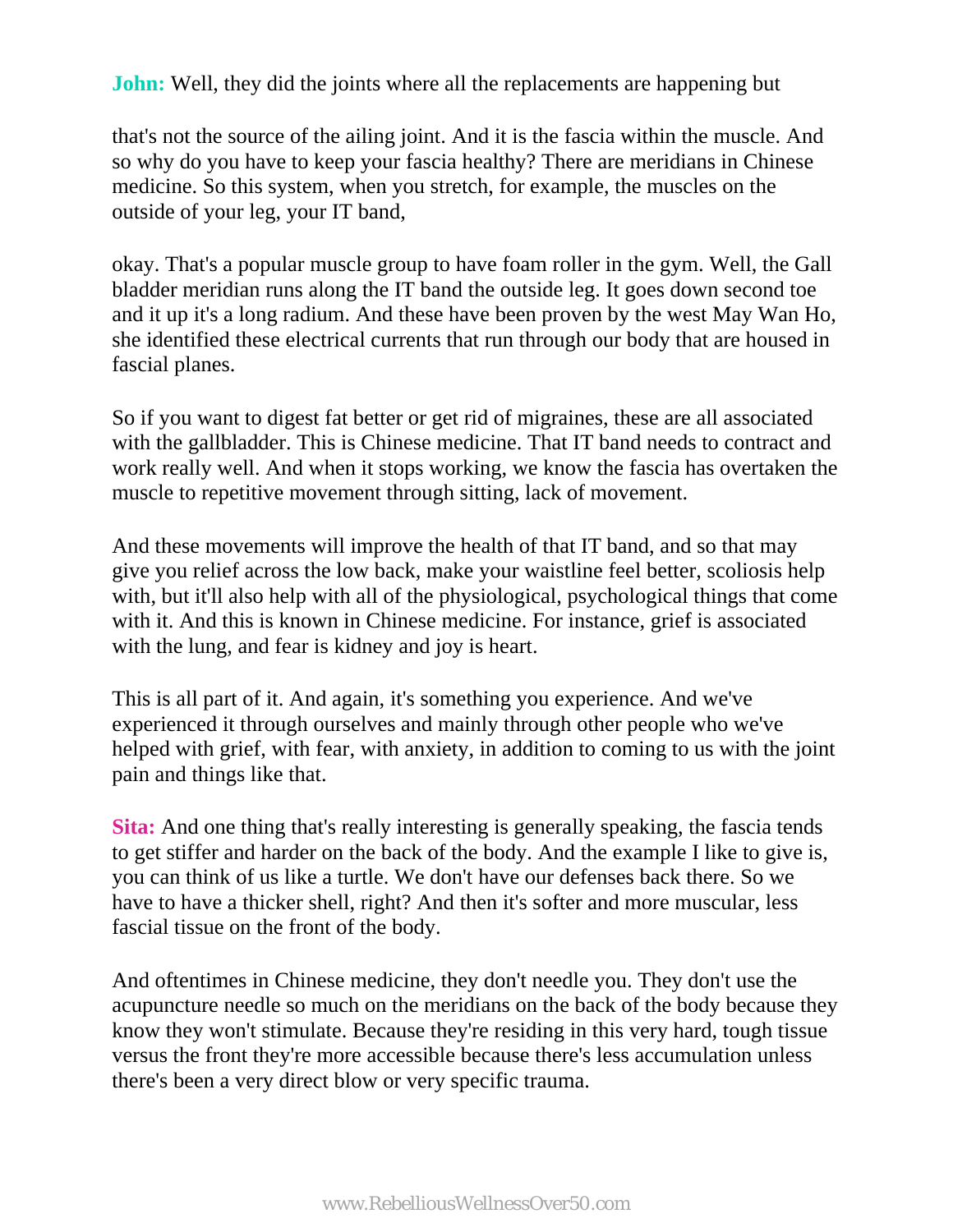That's a general thing. So it's an interesting tissue that way. In traditional Chinese medicine, they're not really thinking about this fascia, you know, they're just experiencing the result of needling.

**Gregory Anne:** You have a webinar kind of training that you did, that's available to the public right now. And a couple of the things that you talked about, I wanted to mention. One is, the idea what you said at the beginning? Resistance stretching. You know, there's right

ways to stretch and wrong ways, sometimes people like to bounce when they're in a stretch, but we're not really getting any resistance they are, unless the muscle is resisting. So what is resistance stretching?

**John:** The fascia again is the deal. And that's what we're interfacing and you're resisting the movement. So just give a quick example, people that want to stretch the outside of their shoulder and they kind of put it in the end range. So they would like bring it on as they pull it across their chest and pull harder.

Right. So the only thing that's really stretching, you can feel it, is the joint. And so you're overstretching. So how we would do that is you always want to get the muscle in the shortest possible position, given the stretch. And we have multiple stretches for each muscle group. So for this which we call the large intestine muscle in the back of the shoulder, you want to get that muscle on the back of the shoulder

nice and short. Short as you can, and then you grab the, because it's audio it's. Okay. Okay. So I'm grabbing my elbow, my elbows moving back. Right. And so now I have resistance and they're going against each other. So I'm pulling with my I'm resisting, and then you get to a point where you could feel it going into the joint or it stops.

So as you could see, that was really all I have because two things, the front stops shortening. So you got to take into consideration when you're lengthening something, something else has to shorten, right? It's like a real estate thing. And, and the deal is when we talk about flexibility, it's really about the muscles contracting and shortening because the muscle's job is to contract and shorten.

So if I want to reach up in the cabinet and grab a dish out the cupboard and I got to go like this. The top of his shoulder all has to shorten. Right? And as you get older, the body starts to turn. So you may compensation cause this doesn't shorten efficiently. And so when you resist and lengthen, The fascia is literally engaged and resisting, and you're overcoming the tensile strength of the fascia and it's pulling apart shearing off.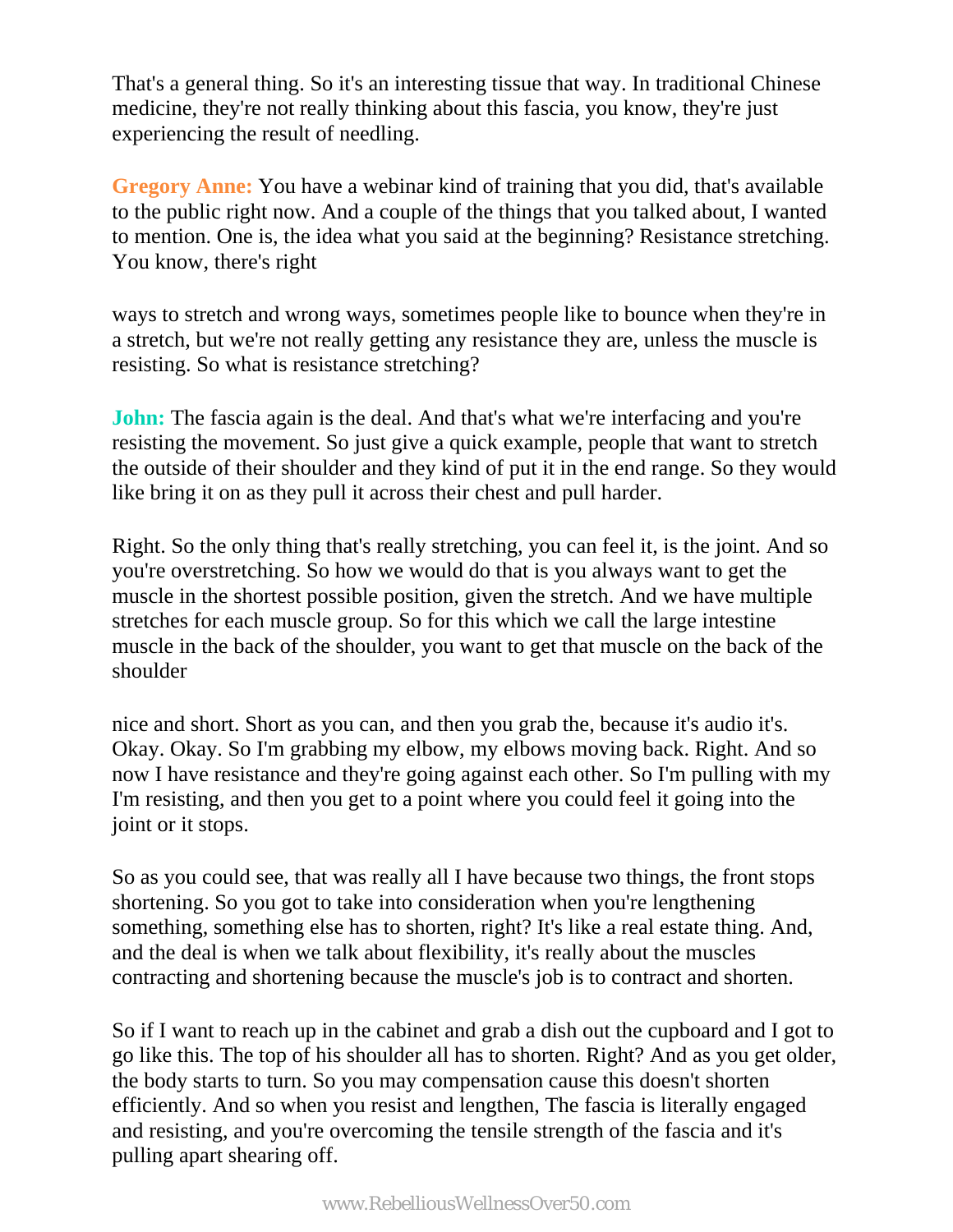And that's how it gets reconstituted and hydrated and reformed. And you can see how that's, how you get rid of scar tissue. Now it would take a great deal of resistance and a great many repetitions to remove scar tissue,

**Sita:** the most unhealthy version of fascia, there's a spectrum of health spectrum.

**John:** And the thing about these movements is there's no pain when you resist and stretch a muscle in that way. You're suspended in the joints because the fascia engages and now you're dealing with the fascia and not over pulling tendons and ligaments at joints.

**Sita:** And you can't really feel fascia

**John:** Even though it has five times as many nerve endings as the nervous system, it's not wired to our brain in the same way.

So no one goes, Hey, my fascia is killing me. I mean, I know about fascia plantitis but that's not necessarily the fascia in the way that we interface with it and describe it.

**Sita:** I think it's really important to note that the general definition of flexibility is a muscle getting long.

Think of people doing the splits. Think of people bending over and touching their toes and the person that can, you know, put their chest on the ground. That's the flexible person. So we've taken that and turned it right on its head. And actually it's right in the word, flexible, the ability to flex and what is to flex it's to shorten.

It's not get long ability, right? And that's because that's in the nature of a muscle for a muscle to be functional and to work well, which is really how we define flexibility. It's a muscle's ability to work, not just get long, it has to shorten. And so your improvement of flexibility comes from its ability to get shorter and shorter.

And as short it will get that's how long it will get. These movements are targeting it from that angle. It's the exact opposite of traditional stretching. We are totally not the end range people.

**John:** In terms of traditional stretching, we commonly know about six different stretching methods from ART, PNF, dynamic, and these types of isometric exercise,

and when there was some studies done, they all weaken your muscles. So traditional stretching and all that stuff, weakens your muscles.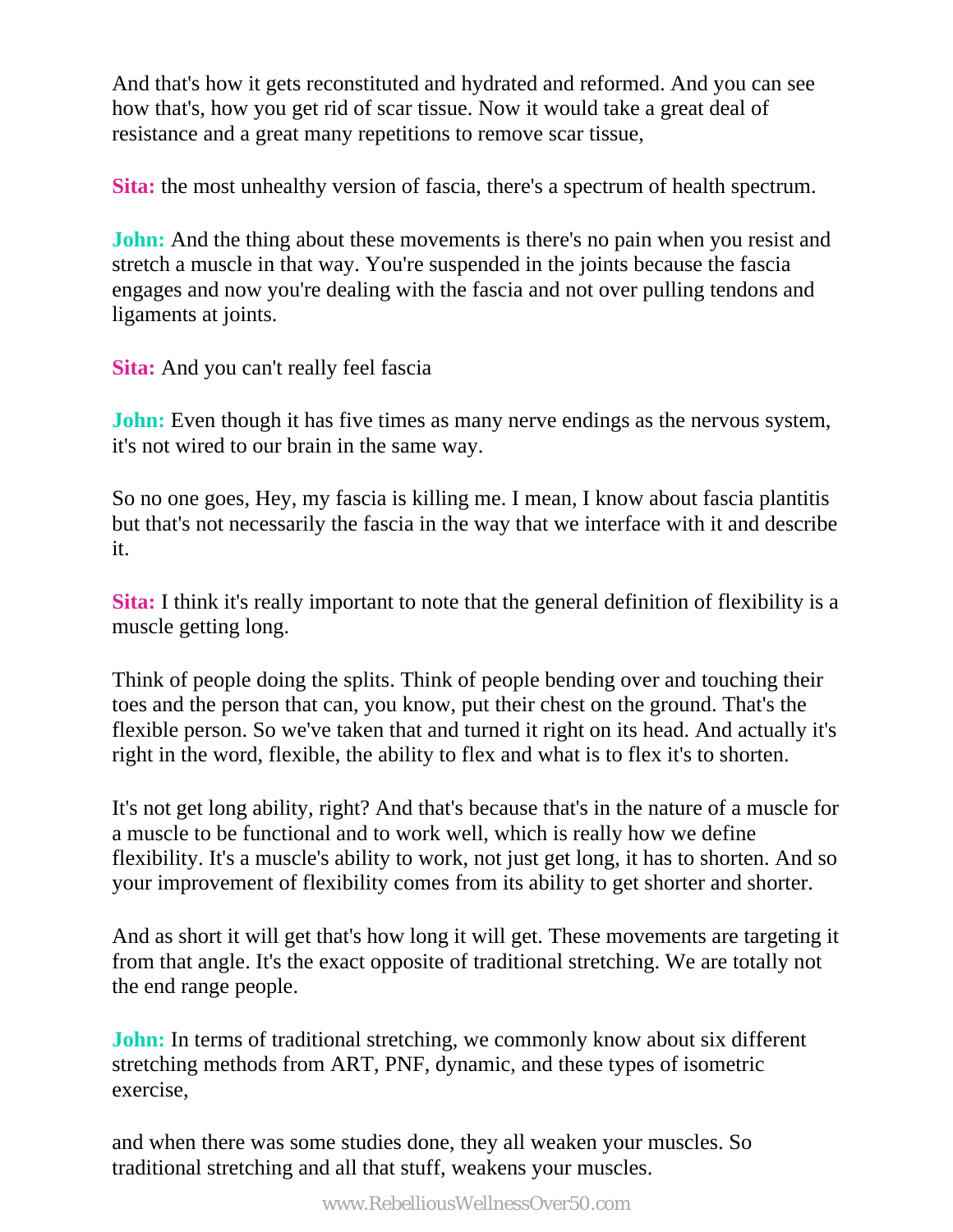There was an article in the wall street journal about three years back that talked about high end athletes, you know, the elite of the elite and they're never stretching, because they're so in tune with their body, they feel what's going on. This is okay.

I'm not going to do this. Yeah. I'll just train doing this, I'll eat this and I won't eat that. If stretching worked and it kind of got you healthier, we wouldn't see what we're seeing today in younger and younger ages.

**Gregory Anne:** Which is?

**John:** You know, people getting slower well,

**Sita:** and God, joint replacements are expected to go up

I think by 200% in the next 20 years, like it's absurd. Knee replacements,

**John:** the hip replacement and now ankle replacements are a thing which you didn't hear of more than three or four years ago. As an example. There's some very specific movements. The IT band, the gallbladder Meridian associated with the waistband, the waist girdle, the hip girdle, the ankles associated with the bladder, the lateral hamstring. So stretching your lateral hamstring in the way that we do would improve the health of the ankle.

And, you know, there's this kind of one-to-one direct correlation. It's not a mystery, the knees associated with the health of the brain, the central hamstring and hip flexors, the sexual Meridian. It's, it's really exciting to experience and to get some relief, get rid of that premature aging from setting it all.

**Sita:** There's an interesting thing that we've noticed. So I've been doing this work for pushing 10 years, about nine you for pushing 20 years. And when we first would teach people, cause we've just described what the stretching is and I'm sure that a lot of people out there really do not get this.

Cause it's the polar opposite of how you've been stretching physically and how you've understood it mentally for your entire life, from your very first gym class, in first grade. And when John and I used to teach people in a group setting or even an individual setting, it felt like we were screaming out of a megaphone and no one heard anything we were saying.

And as time has gone by, that has really shifted. People are getting it a lot faster now. I'm sure that we've become better teachers. It's not worrying so much about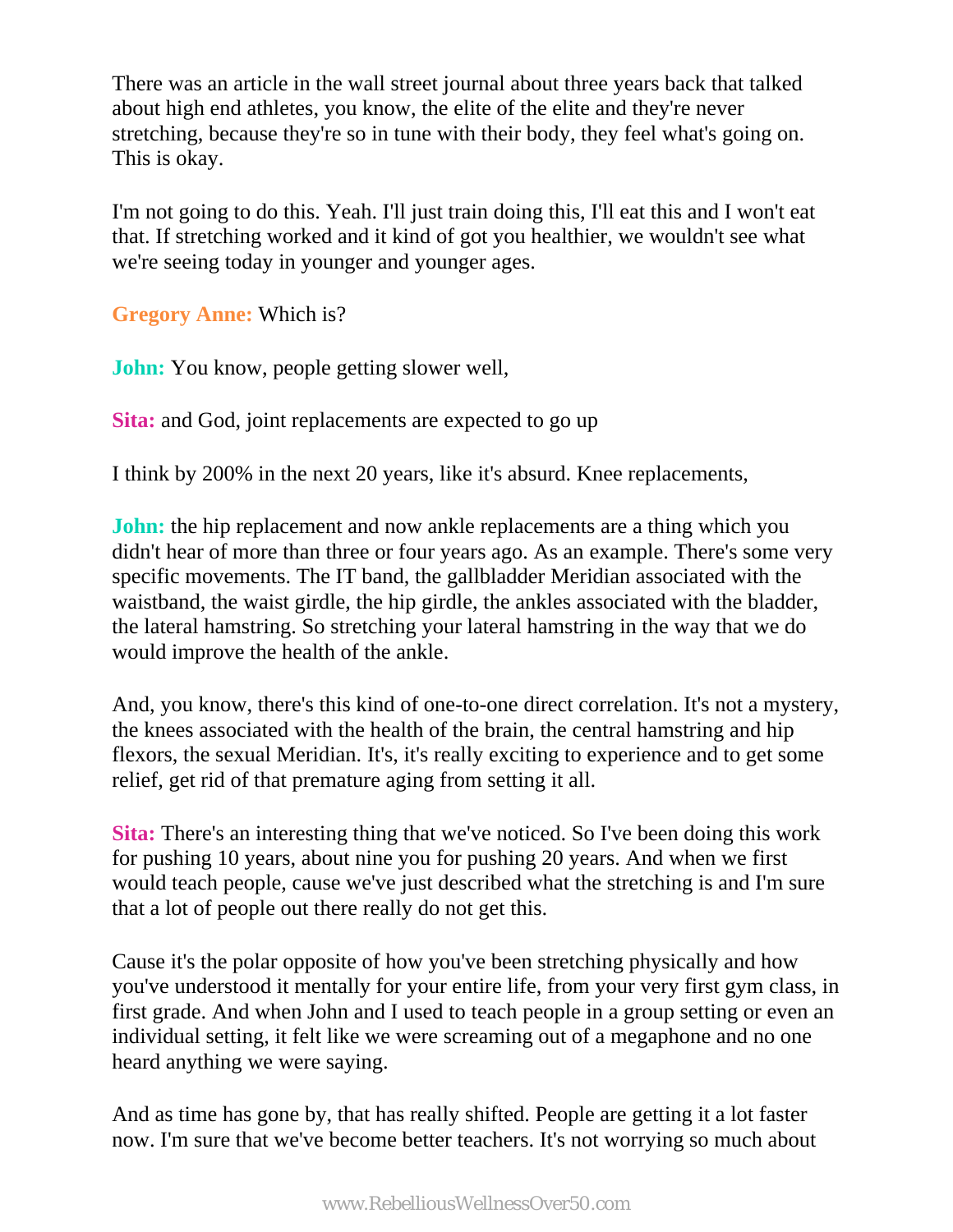all the extraneous details. It's like learning how to resist in a stress. That's what it all rests on.

**John:** There's a funny, this has happened recently.

One of our community members online was telling us about her job and that she's the go-to lady at the job. And she runs this big organization. Everybody's coming to her nonstop with, oh, can you do this? And I'm like, Mary, you got to get some boundaries, let's do some lung poses.

Let's work on the lungs that traverse the chest muscles. So we showed her specifically what to do. Couple of weeks later she's online, she's taking one of the classes and then afterwards we have a Q and A so I ask Mary, Hey, how's that going? She goes, John, nobody's come up to me in two weeks and asked for anything.

**Sita:** to us for knee pain came to us for knee pain. She didn't come to us for boundaries. Karen, she was retired, in an office job for 35 years in New York city, which is where we used to be.

And she had plantar fasciitis, back problems, knee problems. She was exercising six times a week. Nothing was getting better. She's gotta be 70, 68 when she first started stretching, and all that went away relatively quickly. But she was like, the part I can't believe is I'm calm.

I have like a new level of calm and peace. I wasn't expecting that. So that layer is, I think what makes people stay, they come for one reason and then they stay because there's more to go.

**Gregory Anne:** Yeah, we are that onion where there's always another layer.

**Sita:** There's always more to go.

**Gregory Anne:** Especially the people that you attract, it would make sense that those people are open to what's next.

I love that the Chinese medicine is brought into it.

There was a time I lived in San Diego and I found a Chinese medicine, a woman who had been trained as a Western medicine physician. She was a transplant transport nurse, ER, but she found Chinese medicine. And for a few years, that's the only doctor that I had. And there was a point where I was at first afraid of acupuncture.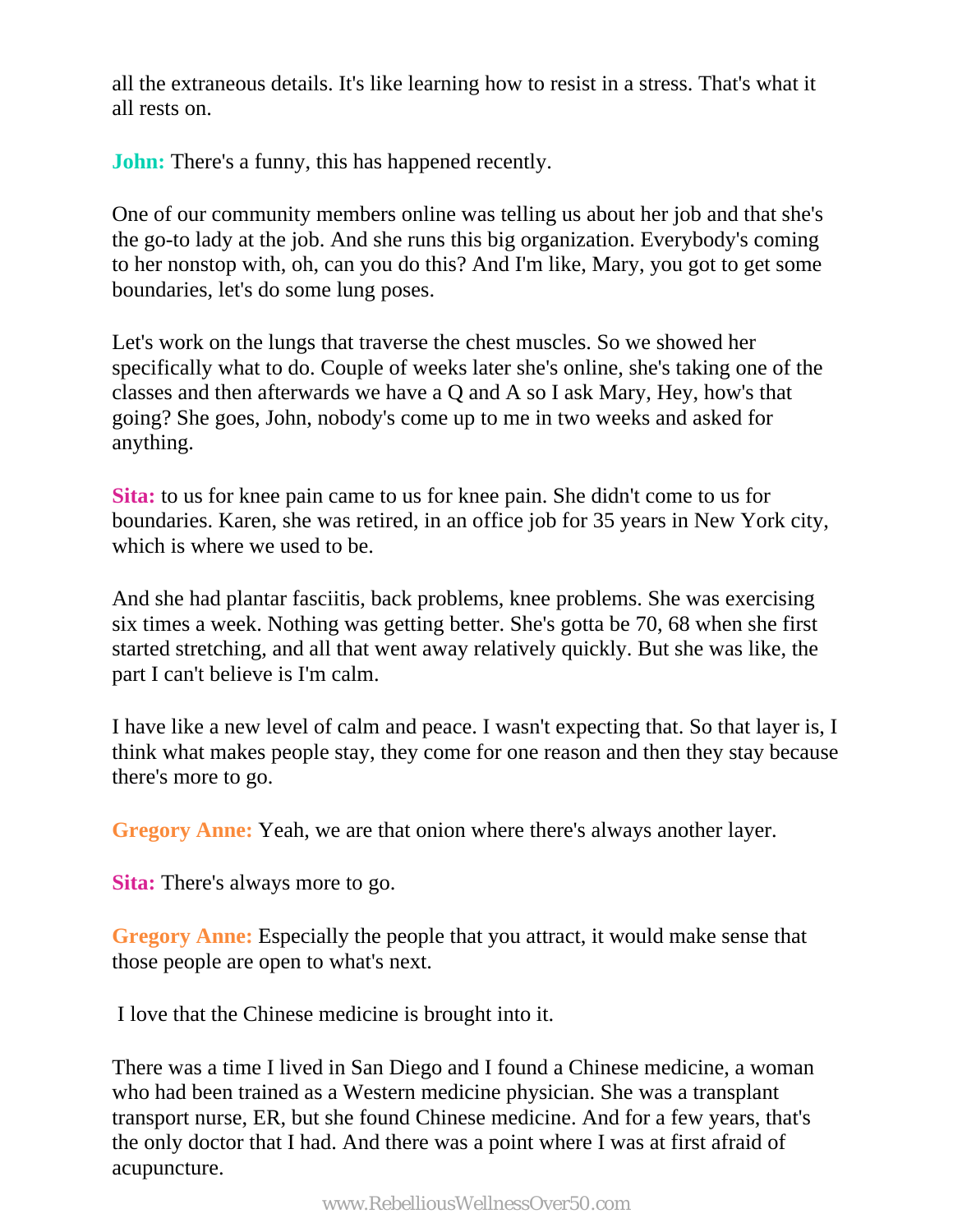And then I couldn't wait to get in, I'm like, feel the need. And just that feeling of what you said that women felt peaceful. So I'm saying all of this to say to the listeners, if it all sounds weird to you that your lungs could have something to do with your job or your Meridian, you know, the hip thing is related to.

It's so, so, so freaking true. And I've sort of gotten away from it. I still don't use Western medicine if I can avoid it. Of course, sometimes you need it. But I love being re-introduced through you guys to this whole idea of the whole body and the ancient arts of predicting in the body, how our lives could go.

**Sita:** We like to say people know more about their cars and are more intimate with the owner's manual to their cars than their body.

And this is really what this method is. We don't want ownership of it. We want to hand you your owner's guide so that you can be empowered to take care of stuff when it comes up.

**John:** I want to mention, the first few years I was doing this, I, I was working with a lot of athletes and really top athletes

around the world. And one thing that stuck out to me was an NFL player who had retired in his mid twenties and with concussions and injuries, he worked with me for about six months, and then he came back and he played again. And for those out there that are interested in this, his 40 yard dash went from 4.7 to 4.4.

And he never lifted a weight. And his max bench press went from 22 reps to 36 reps.

## **Gregory Anne:** Wow.

**John:** And he told me, John, I will never lift another weight again. And he came back and had a career year and, he was able to save money for his kids' college by coming back. It just helped him out and he felt much better, but the most important thing with him were the concussions. He came to me one day and we were in Boston. He said, John yesterday, my wife asked me after we worked out to go pick up some things down on Dartmouth street. So I went out and I had asked for directions, but what I didn't have to do is write them down. I remembered four streets to make turns. It was so touching.

I mean, it was just overwhelming.

**Gregory Anne:** You talk about, you just mentioned not having to do weights. John, you used to be a runner. You don't run any more, but you're in great shape,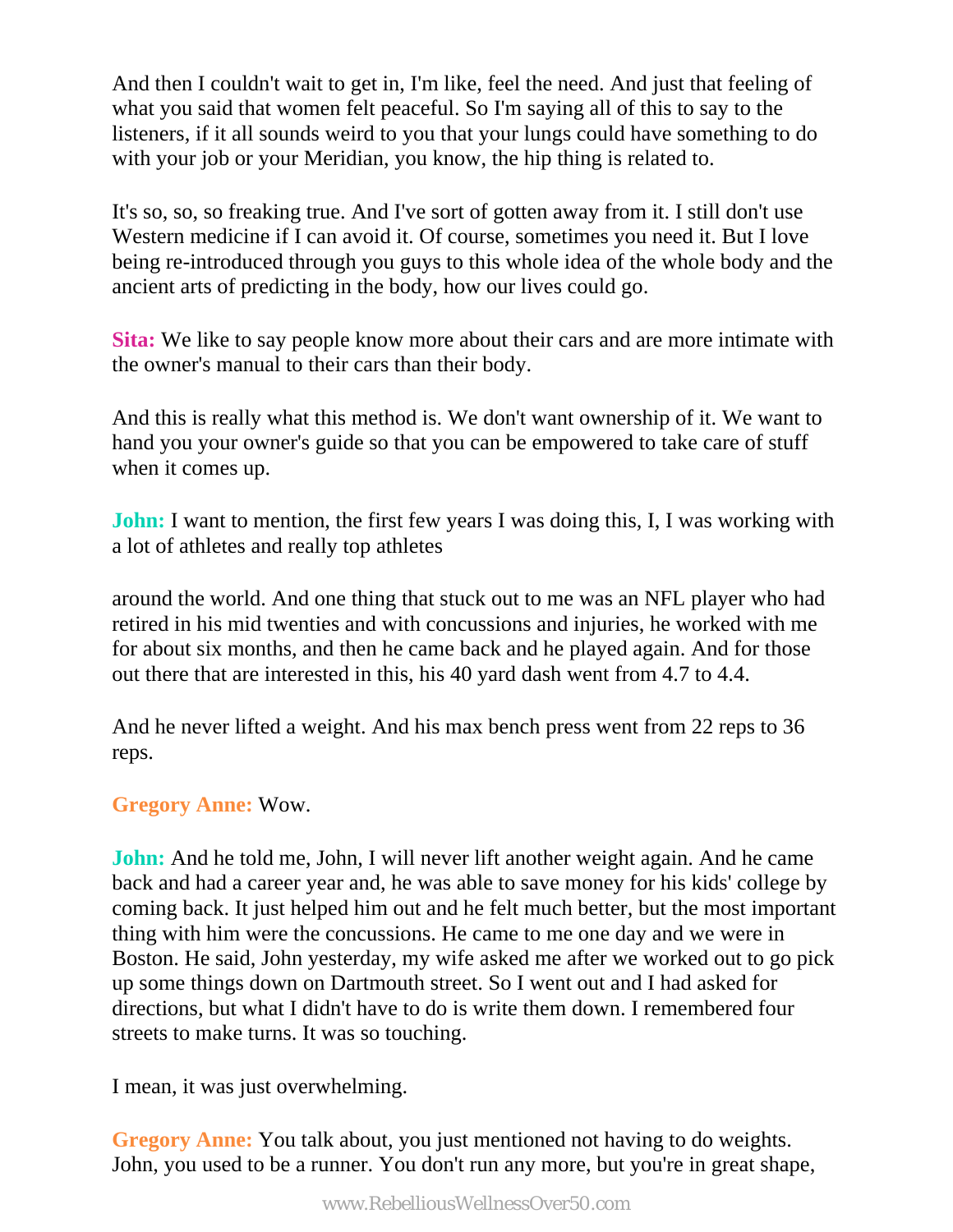physical health. How do you give up? I just did a whole thing on weight training for women as they age and the importance of said weight training, but how can we just stop doing all our usual exercise?

**Sita:** Well, I don't think you have to, that's not how we're thinking about it.

**John:** It's complimentary to gardening, singing, yoga, running, lifting, it'll make all your activities better.

**Sita:** The way that we think about it, Greg, is that

this is the only exercise method that removes the wear and tear, and also gives you the fat burn and also get your alignment better, and gets you stronger, but it doesn't create, wear and tear. Weight training does. Anything on a treadmill, running? All of that absolutely does, yoga does.

And so if that's what you love doing. Don't stop doing it because there are obviously benefits, but you got to add this in. You have to address the fascia or the wear and tear will take over. How many instances are there where a person loves to lift weights, they get injured and then they have to stop until it repairs. That will never happen with this method.

**John:** Another way to look at what SITA just said is that when you train your muscles and you're doing concentric movements, you're shortening of the muscles with resistance training. The muscles expend energy. And then when you're tired and fatigued, you have to rest. And then a few days later you can go back to that muscle group.

Or when you make arm movements and you resist and lengthen, you're interfacing with the fascia. Now the fascia does two amazing things. It creates energy and it stores energy. So your energy levels go up. In addition to your muscles working better, your gait will naturally change over time. You'll get effects immediately

as soon as you do a set of stretches. You'll maybe feel lightness or some relation to the other side or the muscle working better, more movement.

**Sita:** I think another reason why some people do get involved in this and some people end up giving up other forms of exercise, like say weight training, is cause it's really hard work.

So if you're out there thinking that it's like a kind of a restorative relaxing stretch class, it is not. It is equally as difficult as weight training. You're sweating, you're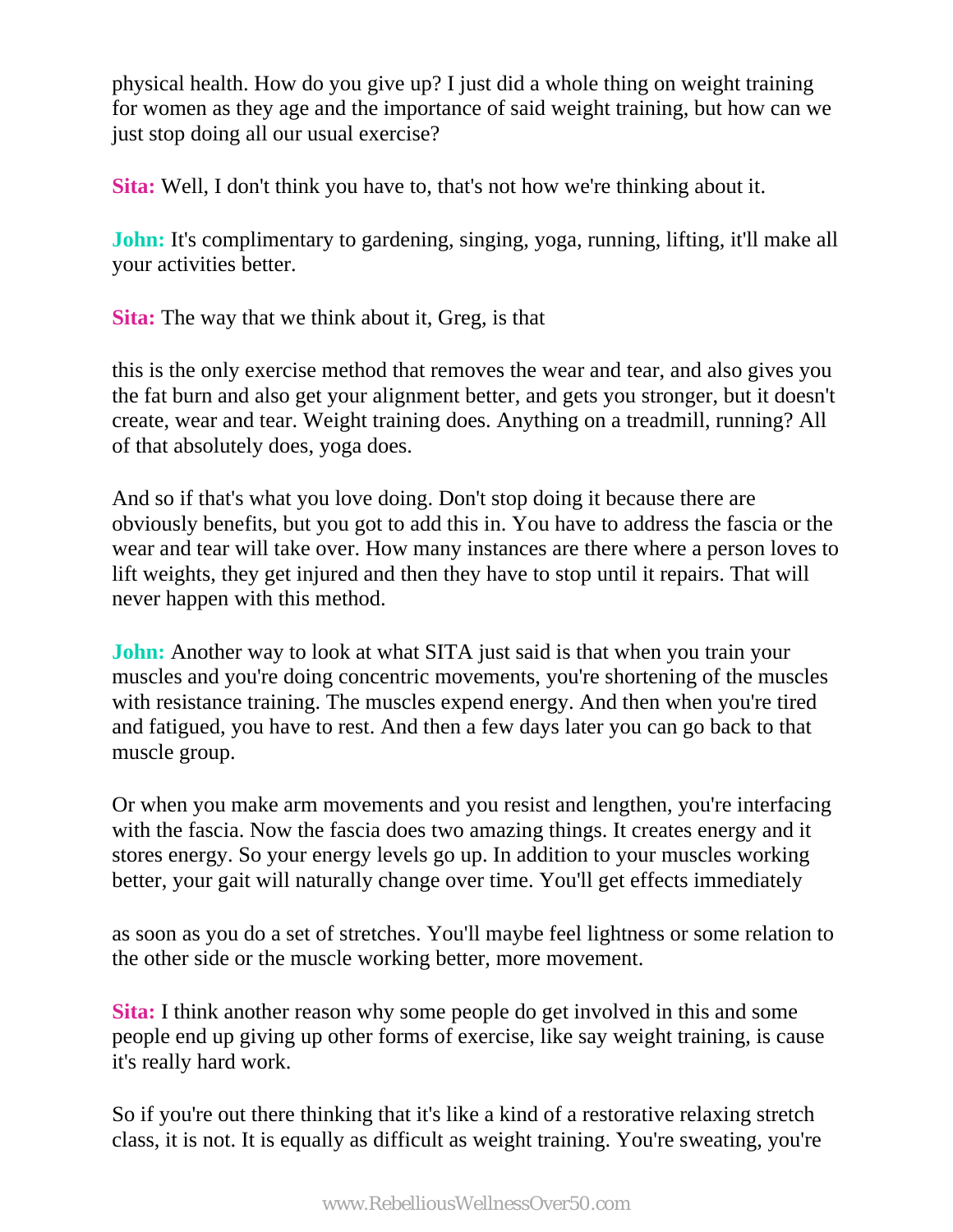working really hard. And so, it's like, , do I have to go do something else too? And the answer is no, not unless you want to.

And if you do, you'll be able to do it longer. I think another thing that's really important to note about this is it's a subtractive method. We are removing dense, unhealthy fascia, and by doing so, it allows the muscles to contract and work better. It allows the body to fall back into a proper alignment. It would be kind of like eating for nutrition and never brushing your teeth.

This is the brushing your teeth component. And so you've got to subtract that to remove the wear and tear. Yeah. And that's solely based on the nature of fascia. That's what it comes down to.

**Gregory Anne:** The fascia is like the unsung hero of our health.

Oh my gosh. Like it's the big elephant in the room totally is.

**John:** And another way to look at it. If you go to the gym and you lift weights and you can lift 50 pounds. You would be stronger if you could lift a hundred pounds, right. But that muscle, let's say for instance, a shoulder, if you start here and you pull down against resistance,

do the opposite movements. Generally speaking, healthy muscle would generate two to five times the force. So, if you could push up 50 pounds, you could actually resist a hundred to 250 pounds going down. And so that would develop the muscle more than just pushing up 50. But the bonus is the interface with the fascia and the energy and the changing of the arm in relation to the shoulder.

**Sita:** Well, and then there's another component too, if you just think about it from a sheer numbers game, you know, if there's 50 pounds worth of force and muscle strength and a hundred to 200 pounds of force and fascia, you need to pay attention to your fascia more. It needs more attention by virtue of the amount of force in it.

And that's exactly what we find. It's not that we don't use strength training we do, but we use it very judicially. And not nearly as much as we do the opposite, which is the fascia movement we'll call it, the resistance stretching.

**Gregory Anne:** So I wanted to talk about eyebrows.

Your testimonials is really great and the woman I think ends with, and my she's mentioned, you know, how she feels better, no knee pain, back pain, whatever it was. And then she said, I, my eyebrows are no longer crooked. Okay. What is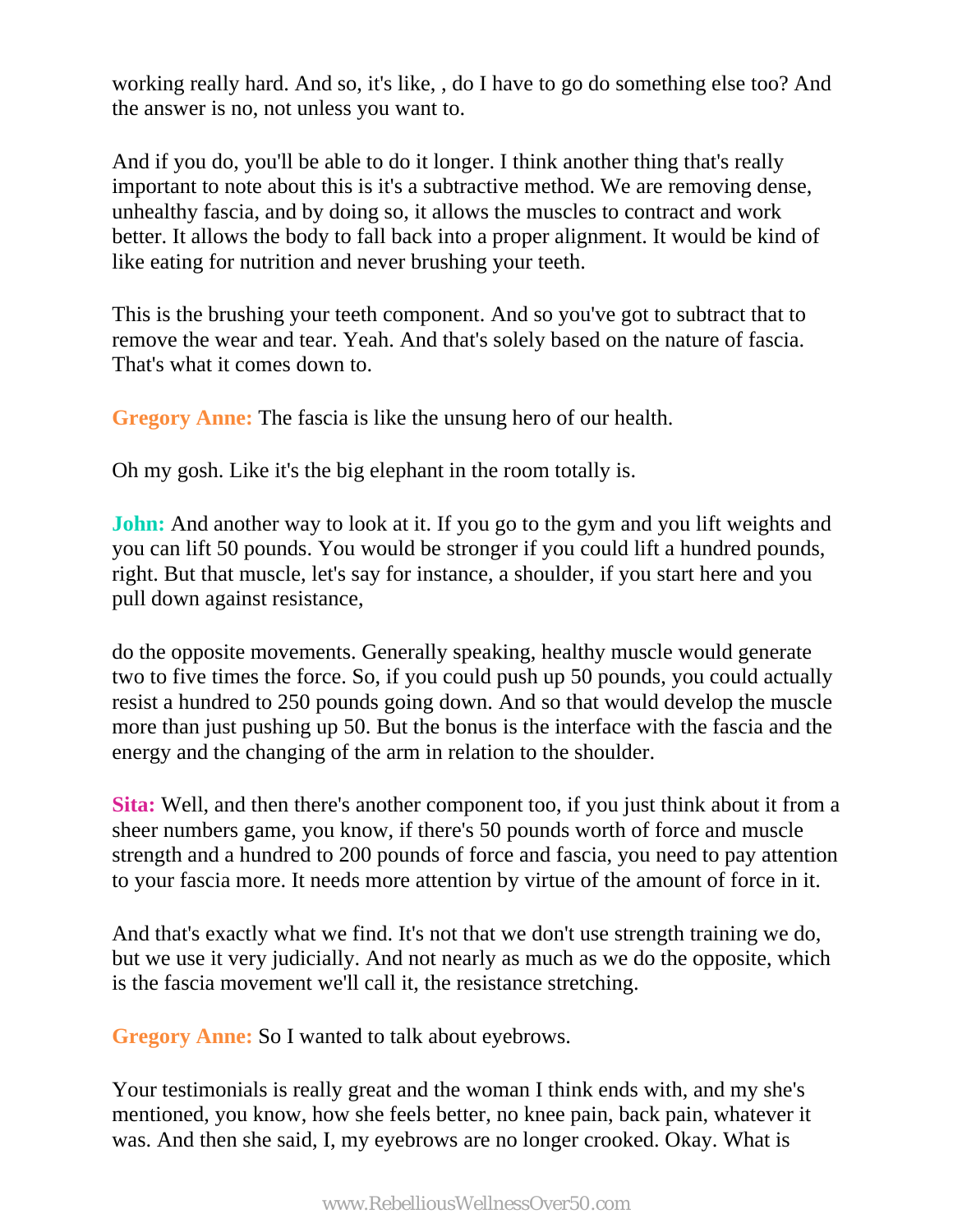going on with either her eyebrows or our facial fascia that would rearrange her eyebrows?

**John:** Well, yeah, the bladder meridian and thymus meridian, they run right down into the eyebrows. So if you stretch your lateral hamstring and you stretch the traps and shoulders in this way, You're going to affect the fascia in here, but when we're stretching the muscles in the thighs and in the arms and the shoulders and chest, we're addressing usually the densest tissue along that meridian.

And when you change the densest tissue, the whole electrical current, the whole meridian is affected. When I do stretches from my hip flexor on the front of my thigh, I can feel the energy running all the way up, goes right into my, the side of my face.

So I can feel this being light and full of energy and this side not because I didn't go to the left side yet. So if you do the bladder, which runs along the back of the body, it comes up over the head and it goes down into the eyebrow. So. You're going to change that Meridian all the way through and the skin and the bones and the alignment is going to all change.

**Sita:** Yeah. So there's an interesting thing with the fascia. We're talking right now about eyebrows and symmetry in the face, but it also applies to injury. It's really the same concept. You know, we think our problem is where we feel it, but it's actually far removed when you take into account the fascial system.

And it's because it is this connective system. So you could have a problem of dense tissue all the way down in the back of your thigh, and it's creating a warping and an asymmetry in your face and you would never associate it. You'd go get plastic surgery, but you can directly change it by changing that root cause.

And it's the same thing with any kind of joint pain, which is, I think another thing that you'll find us say regularly is if it hurts, stay away from it. You know, the idea of, I gotta stretch where the pain is, is really wrong. You need to go to the source and it's an area you probably have no consciousness of.

**John:** So if something's going on, on the outside of the shoulder, there's usually a twisting or overstretching there. So that's where your symptom is. But the source is usually the muscle on the other side of the bone not shortening properly. And so the very simple way people learn how to problem solve their aches and pains and feel much, much better. And you feel better knowing that if something shows up, you can deal with it.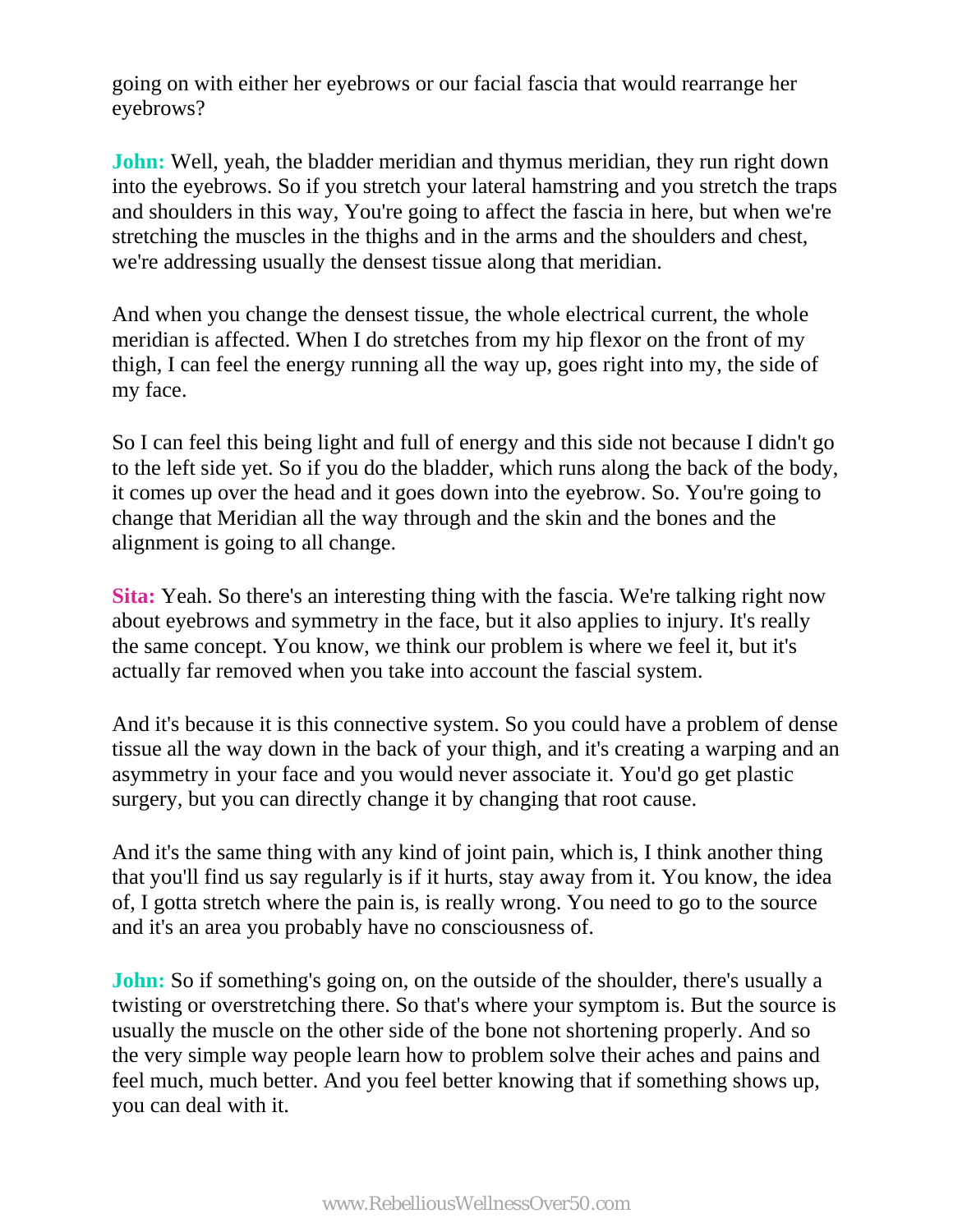**Sita:** But the whole facelift concept is a popular one and we have a flow inside the memberships called the facelift flow and it focuses on the meridians that go into the face to raise the cheekbones, to get rid of the crow's feet, to create more symmetry. And you can feel it. When you do these stretches, you will feel your face relax, and you'll feel that fascial meridian connection. It's like a plane going through the body is kind of a way to think about it.

**Gregory Anne:** I could ask you a million more questions, but one thing you mentioned scoliosis.

So many people age into their scoliosis, right. Diagnosed as a young person. It's not warranted to have surgery. And so you get crooked and you live with it. Sometimes it hurts. Sometimes it doesn't, speaking from experience. Is this a facial situation?

**Sita:** Of course, you already know the answer to that, right?

**Gregory Anne:** I know but I want you to talk about it.

**Sita:** Totally. Yeah. I think we both want to talk about it. I just want to say one thing first. So anything going on in the spine is coming from your hamstrings. Okay. And there's diagnosed scoliosis, but there's not too many straight spines out there. Everybody's got some crookedness to their spine of some degree or another because nobody's hamstrings are working properly.

So I'll let John take over from.

**John:** Well, you know, I had a direct experience with a trainer and people have come over the years, the twist in the spine and the curves in the sense of scoliosis yes, the hamstrings are really impactful, but the gallbladder, the IT band is you know, is the source of that, and you need to change the IT band that runs along the outside of the butt start for the gallbladder to get healthier, but to spine to get the twist out.

**Sita:** These muscles attach at the base of the pelvis. And there, if you can visualize this, you've got these powerful muscles attaching to the base of your pelvis, the IT band, the three hamstring muscle groups.

And over time, or maybe even just from the beginning in your evolution in the way you've not developed, they develop a lot of dense fascia and that fascia holds that muscle in a warped position. And so what's happening is from the bottom up, it's then creating a twist in the pelvis and holding the pelvis in a mirror twist of the twist that it's held in, that muscle, which then just ricochets right up the spine.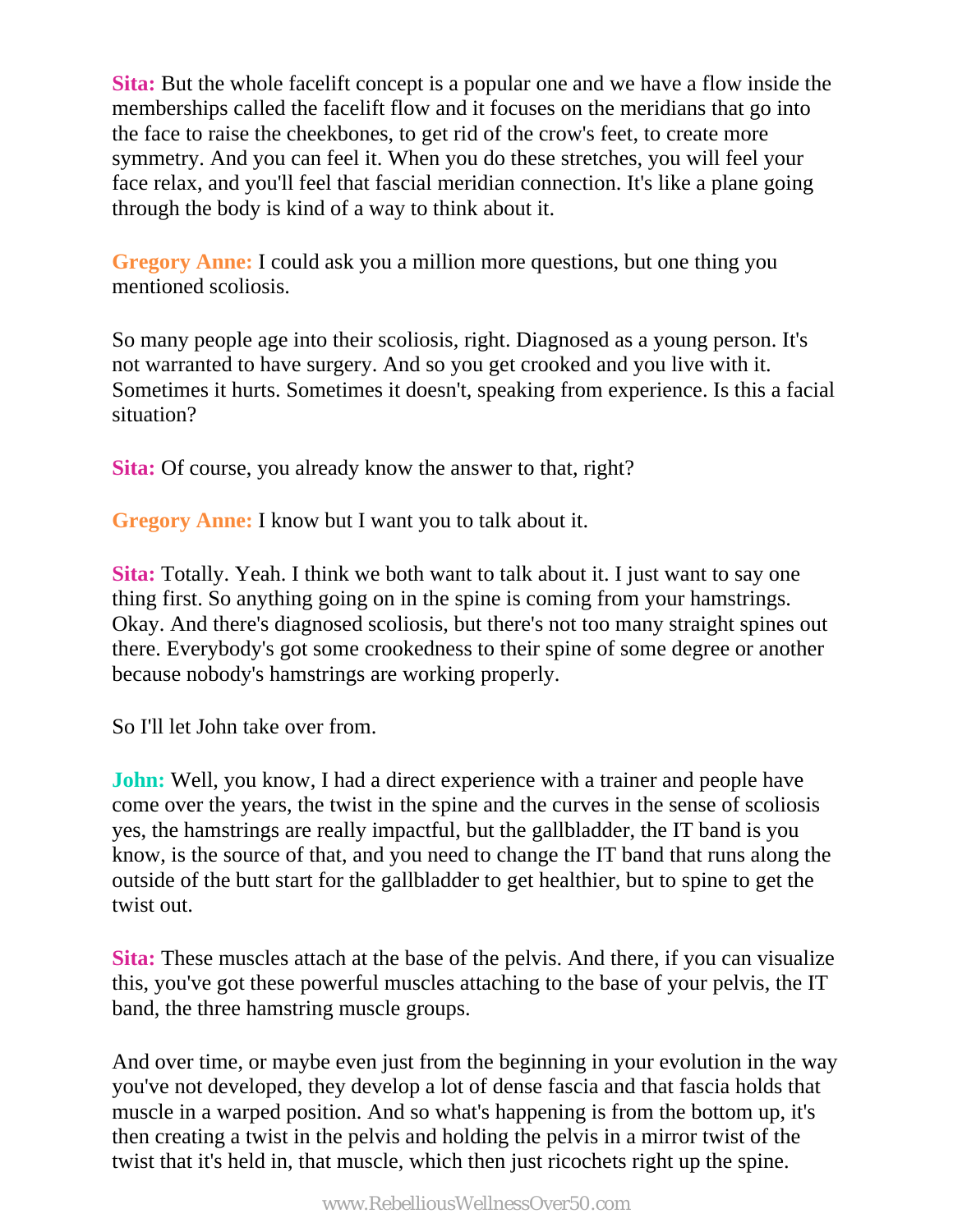So the source is down low in the pelvis and you can feel it like if you were to, if anybody out there were to just kind of do a body scan, just calmly and quietly, either laying down or standing, close your eyes and tune into your body, you would see that your pelvis is not lying straight. It's either tilted forward or backwards, turned to the right or the left.

It's higher on one side higher on the other, something is going on and that is then just going right up the spine and creating a twist. And over time it becomes calcified, cemented because it's just been going on for so long. But if you can shift it down below at the root, it's going to release it little by little up higher biomechanically.

That's how we understand what's going on in the spine, coming from the legs. So in scoliosis, in particular, the IT band.

**Gregory Anne:** So now to unhear all the things we've been hearing all these years and to make room for what you've just told us will be the challenge for people. But I want to encourage people to go to The Bendable Body and watch the free webinar and get a better sense of seeing it.

But there's demonstrations on your website.

**Sita:** Oh, yeah. And also on YouTube.

**John:** Yeah. And on the website, there's a blog with videos attached. We talk about herniated disc. Talk about different ailments that are common. We give you a few stretches to try to help those out.

We teach zoom classes.

**Gregory Anne:** And you're not doing any live. I saw on your site, New York, Boston, or New York and DC, you used to be.

**Sita:** Yeah, we were in Manhattan. We also worked in DC for about six, seven years between those two locations permanently in Manhattan and yeah, with all that's gone on, we moved to the country and bought a home and we just have been teaching virtually and are reluctant to go back to, in-person not really because of any danger at this point, just mainly because we like our new lifestyle.

**John:** It will happen Greg, it will happen.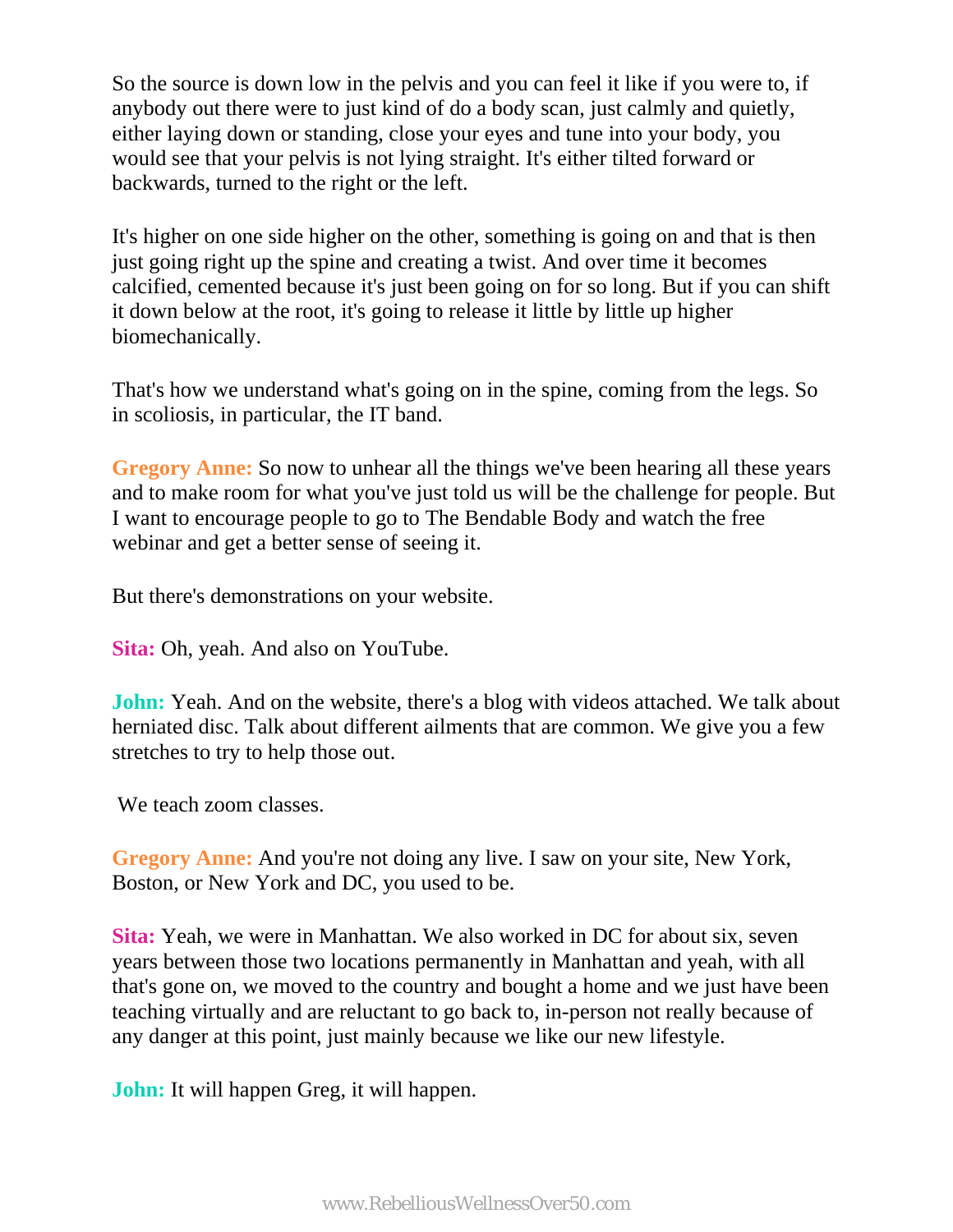**Gregory Anne:** I would imagine. Some people just want that one-on-one, help me move my arm in the right position. I'm curious about your membership and you give personal one-on-one attention to people in your membership community.

**Sita:** We love the community. We really do. It's, it's been amazing for us. You know, I, I think I was listening to you say, women, pretty much between the ages of 50 I'll even say like 60 onward. It's just a really underappreciated, undervalued, underused part of our population.

And they that's our community and they're our biggest fans. And. We just love them. I mean, we feel just as supported by them as they do us. It really is some symbiotic that way.

**John:** And the questions sometimes are really challenging, but, when people pose a question, "doesn't the heel want to go this way?"

The general answer we give is try it both ways and see which way you like it, which generates more force, which feels better to you because you know, everyone should be the authority on their own body. Yeah. And we're going to give you the four basics, the four pillars of a stretch, just basically how to do it.

The direction and force and speed and repetitions. And then you get to go from where you're starting from, where you're at and go at your own pace. You know, we're really not bound by anything except resisting and changing the fascia and feeling better.

**Sita:** Yeah. That's the one thing we won't bend on is the resistance.

No pun intended.

**Gregory Anne:** John and Sita, this has been absolutely fabulous. I really can't wait to take the class because, as you said, we're underutilized as we age, but if we're not feeling well, it's very easy to just be okay with not being our full selves. And as we get older, The conventional wisdom says that we will get stiffer and things will hurt and we'll fall apart.

And I know that my listeners don't buy that and they're all looking for ways to make sure that they can beat the conventional wisdom. So with people like you out there in the world, we have more opportunities to do that. So thank you very much for being my guest today. Yeah, really appreciate what you're doing.

**Sita:** Totally. When I was listening to your opening, I was like, oh my God. I feel like we're kind of doing the same thing here. We're thrilled you're out there.